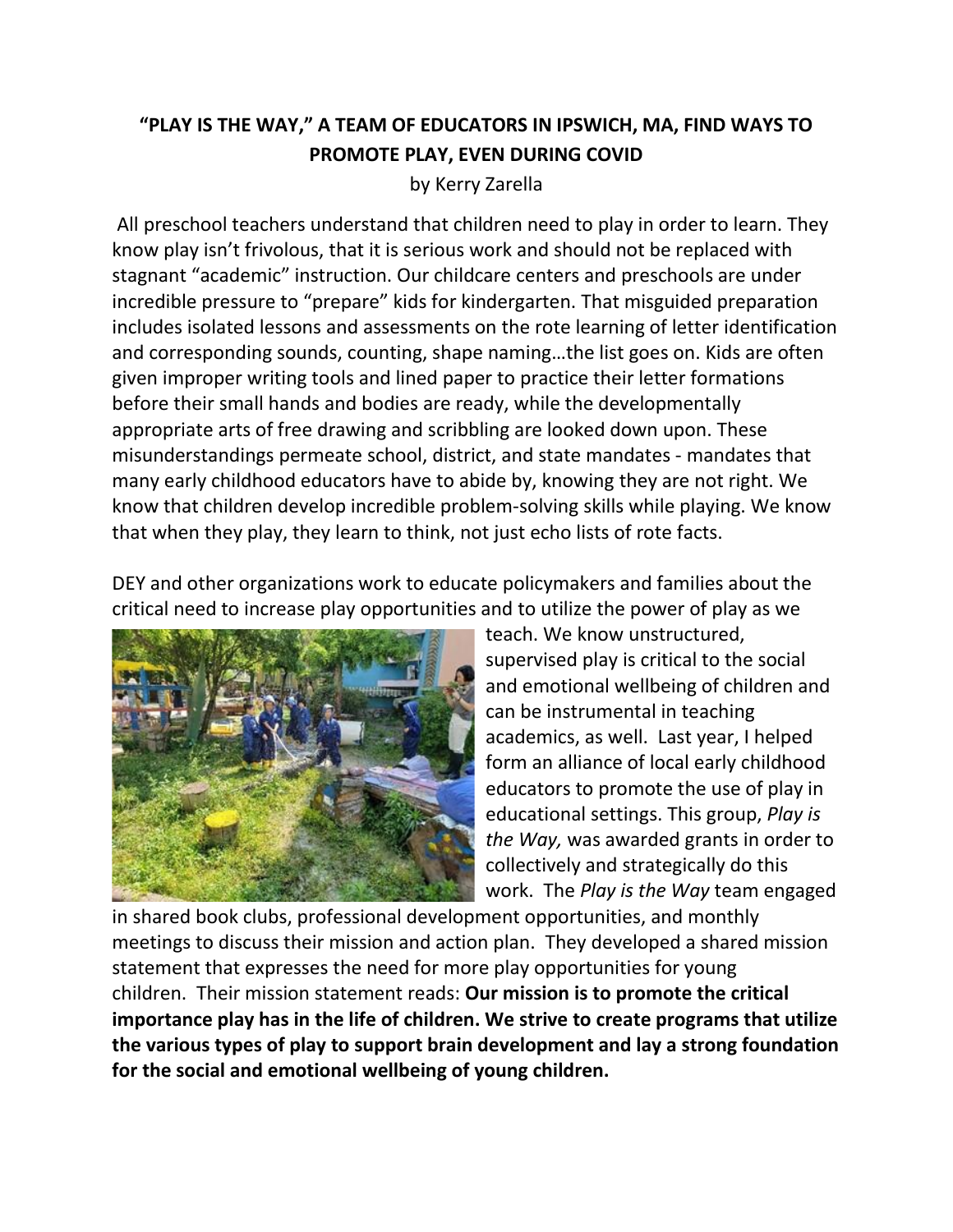The team worked for a year to develop a community-wide celebration of play, sponsored by The Institution of Savings and Defending the Early Years. They gathered community members and businesses to participate in this celebration. Local organizations and businesses, including Ipswich Museum, Zumis, Henry the Bear, Pomodoris, The Ipswich reCREATion Department, and The Ipswich Public Library were all scheduled to take part in a month-long event starting during the Week of the Young Child in April 2020. A Pop-Up Children's Museum play space was planned for the Winthrop School Cafeteria and outdoor play space. Due to COVID-19, however, the team had to cancel all community events and begin from scratch. A new team was formed to create an alternative way to celebrate play throughout our community during the pandemic.



One Play is the Way team member, Julie Doyle, the Director of Small Wonders Childcare Center in Ipswich, MA shared, "Although many things have stopped and have been put on hold because of the pandemic, childhood does not and cannot pause. Therefore, our work continues. Play continues to be the foundation of all learning in early childhood and we are committed to finding new ways to support the children and families in our community." Julie Doyle's was one of the first centers to re-open and her experience was invaluable to other early childhood educators. Kate Dwyer, Director of the Cuvilly Arts and Earth Center, adds, "When given time for extended uninterrupted play, the connections the children make to each other and the earth are astounding."

The team members believe that playing is an essential life skill for children and adults. Young children learn best when teacher-guided play is rich with exploratory opportunities and layers of information to uncover. Their mission is to promote the use of play in the education of our youngest students and to inspire adults to rediscover their playful nature through playing with their children. The team developed a COVID-friendly lending library for local preschools that would promote playing opportunities at home for both child and adult. The *By the Playbook* lending library consists of nine educational kits that contain a set of 20 board books, cleaning instructions, thematic play-based lessons that highlight a particular book, and interactive art ideas. The grants also provided the team with